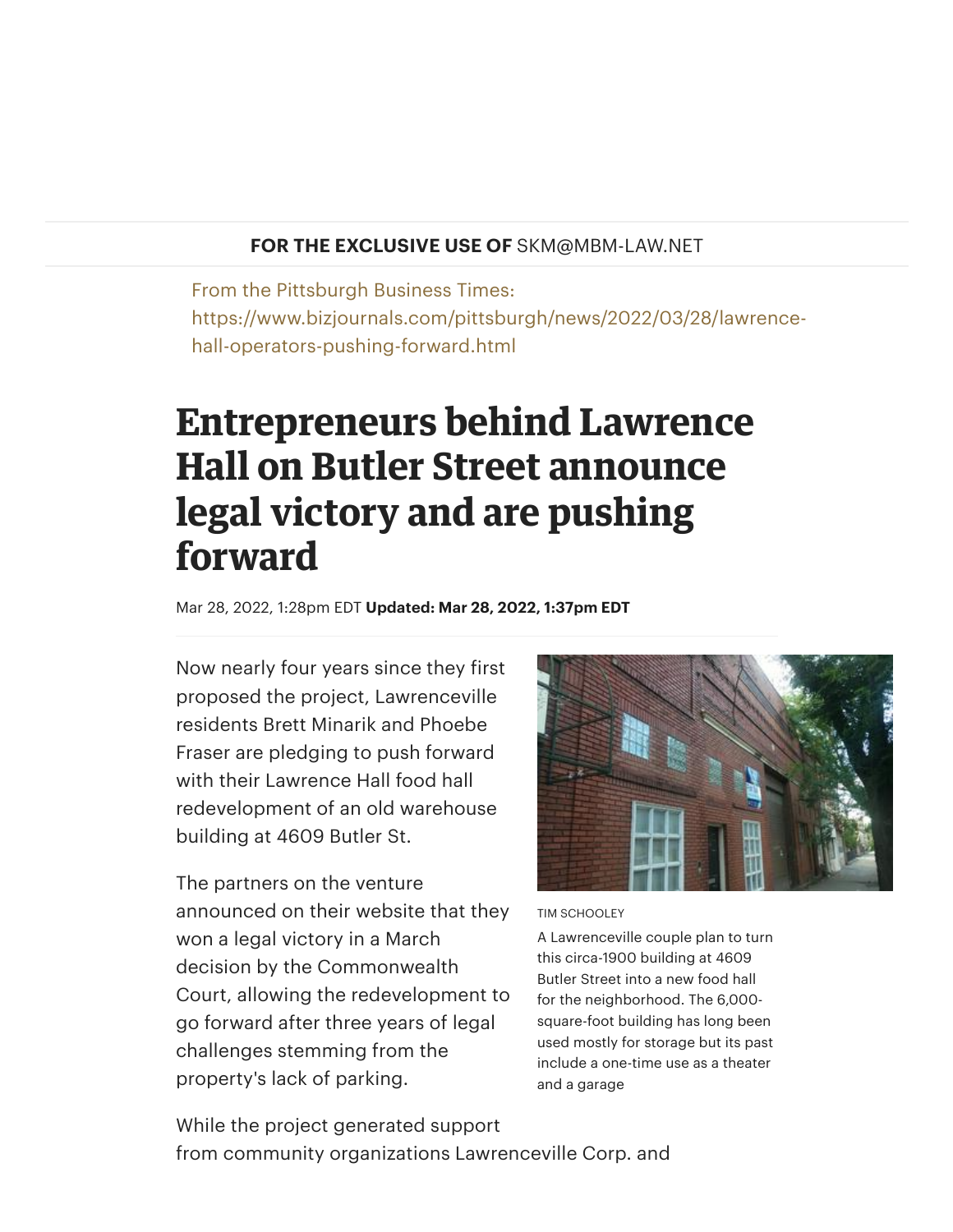Lawrenceville United, the legal challenge of the food hall [redevelopment](https://www.bizjournals.com/pittsburgh/news/2018/11/01/abbey-on-butler-owner-makes-legal-challenge-to.html) of the building came from the owners of The Abbey on Butler Street and Lawrenceville resident Ray Czachowski, the only plaintiff named in the Commonwealth Court decision.

The March 2 decision overrules the June 2019 decision by [Allegheny](https://www.bizjournals.com/pittsburgh/news/2019/06/04/judge-overturns-zoning-approval-for-food-hall.html) County Court of Common Pleas Judge Joseph James, which overturned the Pittsburgh Zoning Board of Adjustment's 2018 granting of a special exception to the project.

Working with a building originally constructed around 1900 that takes up its entire site, the partners of Lawrence Hall pledged a host of measures to overcome the building's inherent parking limitations along the traditional business district.

That included incentivizing staff and customers to use forms of transportation other than personal automobiles, providing off-site parking, among others.

President Judge Emerta Mary Hannah Leavitt wrote in the Commonwealth Court decision that the ZBA's granting of the special exception for Lawrence Hall was well founded by the evidence.

"We hold that the Zoning Board's findings made in support of its grant of the special exception for an alternative parking plan and its grant of a variance from the parking lot's setback requirement were supported by substantial evidence," she wrote. "The trial court erred in reversing the decision of the zoning board."

The owners of the property pursuing the Lawrence Hall food hall project provided an update on the decision with a sign on the front of the building that included the url for the website.

In their update, they praised the decision as well as a change in standards by the city alleviating some of the parking requirements they faced before.

The panel of judges from the Commonwealth Court of Pennsylvania rejected the misleading and unjust claims made against us," reads the unsigned announcement. "Additionally, as we were waiting for this ruling, the City of Pittsburgh took the initiative to significantly reduce the minimum parking requirements for